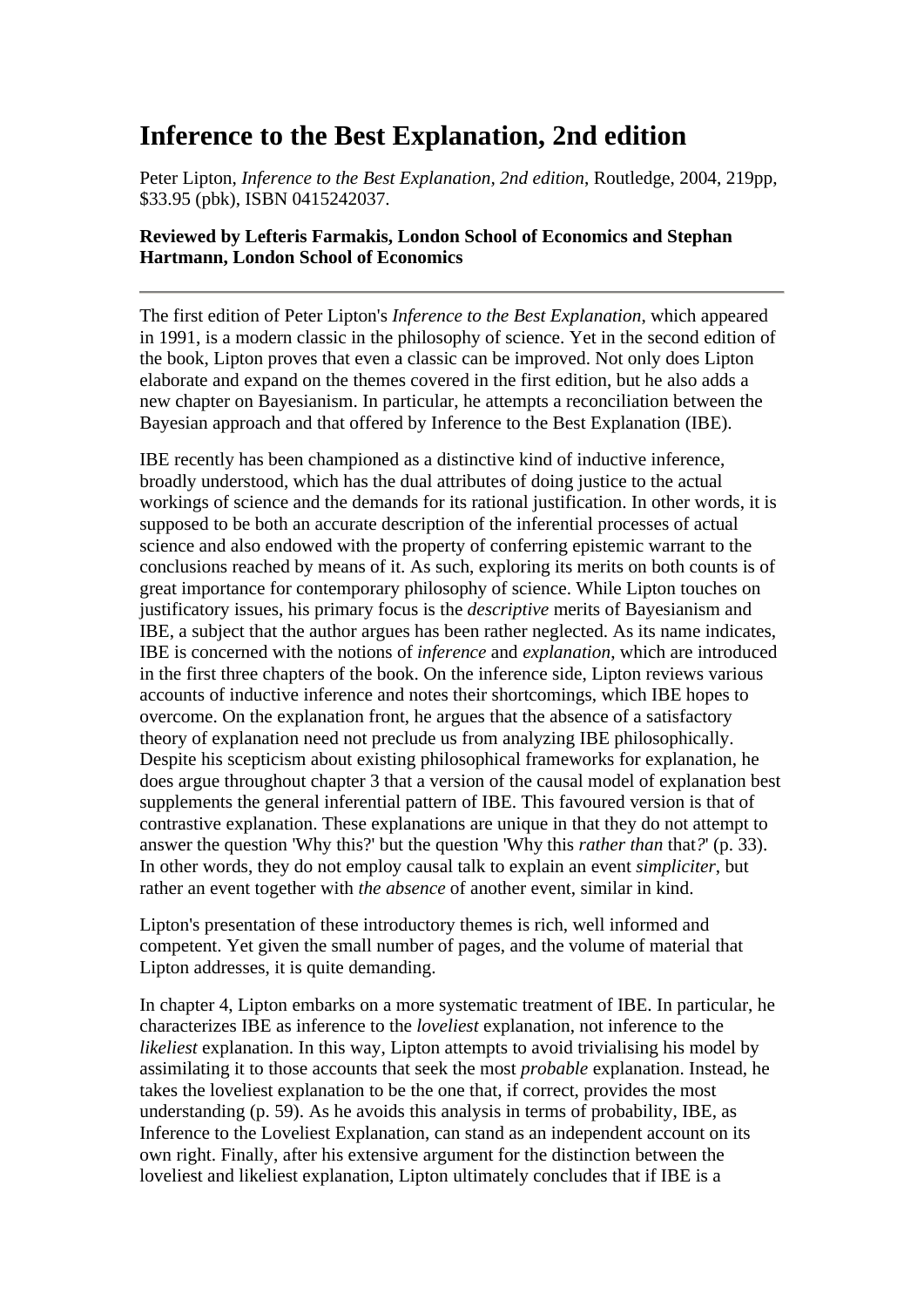reasonable model for our inferential practices, loveliness and likeliness will tend to be coextensive (p. 61). This claim, though, is not at all obvious but rather seems to require an argument. However that may be, we argue below that a more serious problem for Lipton's project is that his argument actually undermines, instead of promoting, the independent authority of IBE, actually subjugating it to accounts that focus exclusively on likeliness, such as Bayesianism.

Although Lipton believes that IBE is a distinctive kind of inductive inference, he does not express imperialistic inclinations for it over other forms of inductive inference as Harman (1965) and Psillos (2002) do. Nonetheless, he still sets out to defend its normative status by discussing issues of *justification* in chapters 6 and 9-11. Along with the newly added Bayesian chapter, these chapters contain the most interesting arguments. Chapter 6 provides an insightful application of IBE to the raven paradox of confirmation. Lipton also argues that this solution has many benefits over the various standard solutions already in the literature. Briefly put, Lipton's point is that causal-explanatory considerations suffice to rule out confirmation of hypotheses from *prima facie* wildly irrelevant instances by bringing in relevant information about the causal properties of the latter (pp. 95-97). In another interesting application of IBE to an old problem, Lipton discusses the often made distinction between *predication* and *accommodation.* He argues that this distinction can be easily substantiated under his reading of IBE. The core of his solution consists in the hypothesis that in the case of accommodation, the best explanation of the theory's fit with the data may be that the scientist has actually fudged the theory's implications by essentially using the data to be explained (p. 170).

Lipton also spends a significant amount of time defending the claim that IBE is a truth-conducive rule of inference against van Fraassen's (1989) challenge that our best scientific theories may not be good enough to track truth. Van Fraassen's charge is that not only does IBE not guarantee that our loveliest hypotheses are true but rather the converse most likely holds. Lipton's response is considerably forceful here, arguing that van Fraassen's charge is *inconsistent*. In his argument, Lipton makes use of the central role of background beliefs in the workings of IBE. In particular, he argues that if we assume, as van Fraassen does, that our ranking of the explanatory loveliness of theories is reliable, then it follows that our theories are approximately true. Consequently, van Fraassen's argument is inconsistent (pp. 157-159).

Although this result has important consequences for the issue of scientific realism, Lipton postpones the explicit treatment of realism until the last chapter of the book. In this chapter, Lipton examines the merits of the most popular argument for scientific realism, the No-Miracles Argument (NMA). Briefly put, the NMA suggests that the approximate truth of our scientific theories is the best explanation of their empirical success; if this were not the case, their success would be a miracle. It has been argued (see, e.g., Boyd 1982 and Psillos 1999) that the NMA is an instance of the general inference pattern of IBE. However, since our scientific theories have been generated by means of first-order IBEs, the NMA is only a second order IBE. This has given rise to the charge of circularity against the NMA. Lipton, unlike other recent defenders of IBE (cf. Psillos 1999), admits that the charge of circularity has some bite. For this reason, he focuses attention on the low-level IBEs and their relation to truth. The main themes of his arguments are the unificatory virtues of the realist thesis, which extend over both the observable and the unobservable domain, and the inability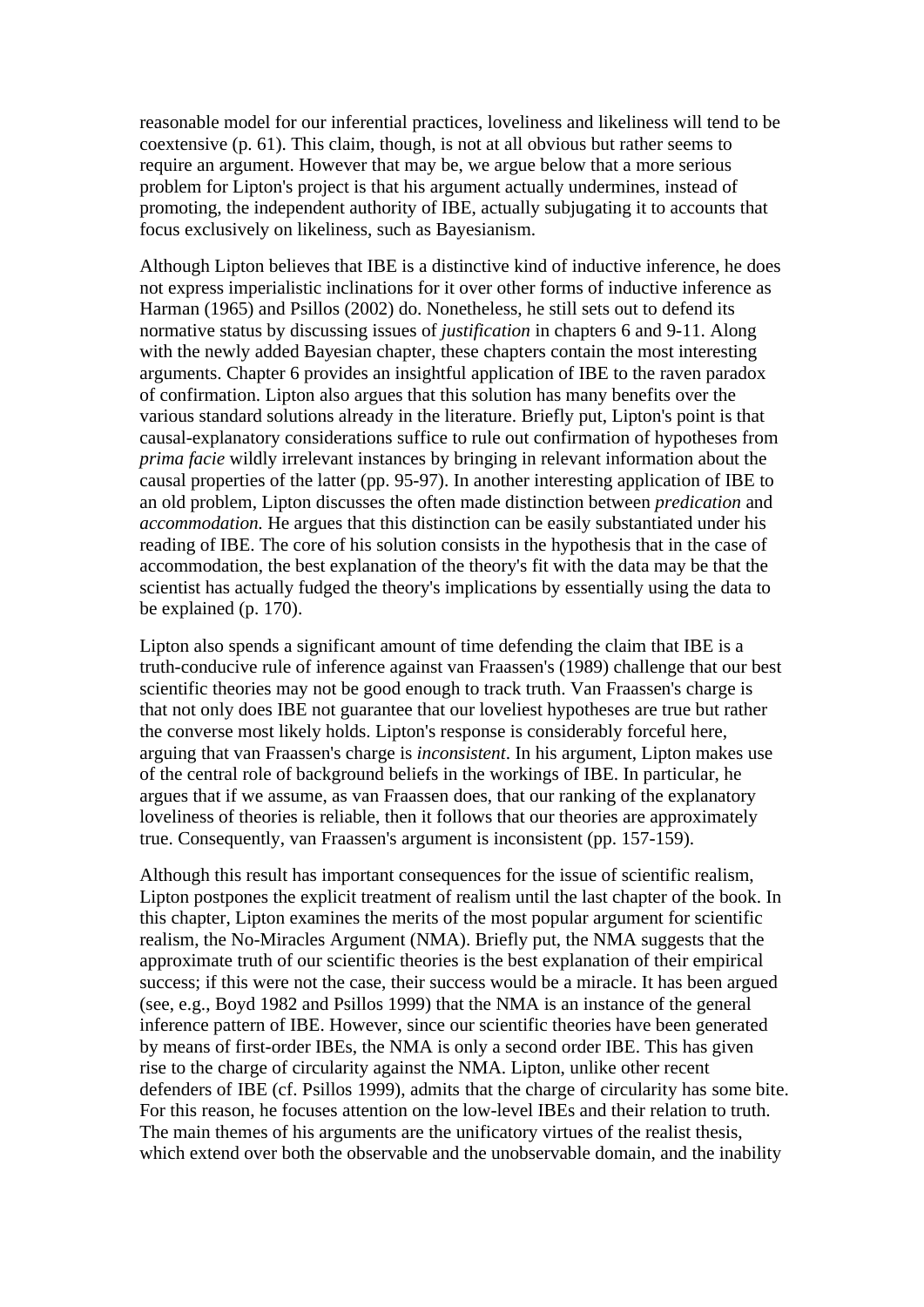of alternatives, like constructive empiricism, to draw a principled line between these two realms (pp. 198-206).

Overall Lipton's discussion of these issues is clear, precise, and illuminating. Despite the limited space, he succeeds in offering a serious defence of the realist thesis, doing justice both to the subtleties of the issues at hand and the richness of the relevant literature. These arguments represent a substantial contribution to the field.

The most ambitious, original but also controversial part of the book is Lipton's treatment of the relationship between Bayesianism and IBE in chapter 7. Here, he defends the general thesis that "Bayesianism and Inference to the Best Explanation are broadly compatible" (p. 106), in that "Bayesian Conditionalisation . . . is run in part on explanationist tracks" (p. 107). The originality of this view lies in that, except for a few scattered remarks, nearly all systematic treatments of either Bayesianism or IBE have treated the two as mutually exclusive. In favour of Bayesianism, van Fraassen (1989) claimed that Bayesianism shows why IBE is incoherent. Similarly, Howson (2000) argued that IBE amounts to committing the 'base-rate fallacy,' and Salmon (2001) argued that only Bayesianism does not confuse the separate issues of explanation and confirmation. In favour of IBE, Okasha (2000) has highlighted the fact that IBE, unlike Bayesianism, throws light on the context of discovery, i.e. the actual workings of science, while independently of IBE there have been numerous complaints regarding the descriptive inadequacy of Bayesianism (cf. Chihara 1987, Earman 1992).

Lipton attempts to take a middle way in the debate. Although he also presses in favour of IBE, citing the descriptive inadequacies of Bayesianism, he nevertheless attempts to build a bridge between the two by exploiting the alleged overlap between the loveliest (IBE) and the likeliest explanation (suggested by Bayesianism). He constructs this bridge by citing four complementary aspects of the explanations offered by IBE and those offered by Bayesianism: 1) explanatory considerations may be viewed as supplying the actual values of *both* the prior probability of the hypothesis *and* the probabilities of the evidence to be inserted in Bayes' theorem, 2) very often IBE and Bayesian conditionalization yield the same results, in which case one can easily view IBE as a useful heuristic replacing abstract and cumbersome probabilistic reasoning, 3) explanatory considerations help determine the evidence one should conditionalize on and 4) IBE sheds light on the processes involved in the context of discovery. Hence, Lipton thinks that the Bayesian and the explanationist can be friends.

The nobility of Lipton's peace-making ambition notwithstanding, we are not convinced that his solution is viable. Our claim is that on his argument, IBE is relegated to a mere auxiliary device employed in service to the epistemically prior Bayesian theory. This point is clearly demonstrated when we consider what happens when Bayesianism and IBE give different answers to the same question, a possibility which follows naturally from the distinction between loveliness and likeliness. In that case one is confronted with the following options: (a) IBE is right, (b) or Bayesianism is right or (c) neither of the two is right. According to Lipton's claims for the autonomy of IBE, one would expect him to argue in favour of either (a) or (c). On the contrary, however, Lipton repeatedly asserts that Bayesianism gives the *normatively correct* answer and IBE merely reveals why ordinary judgements are mistaken, if they are mistaken (cf. pp. 107, 115, 117, 120). If indeed we do possess a normatively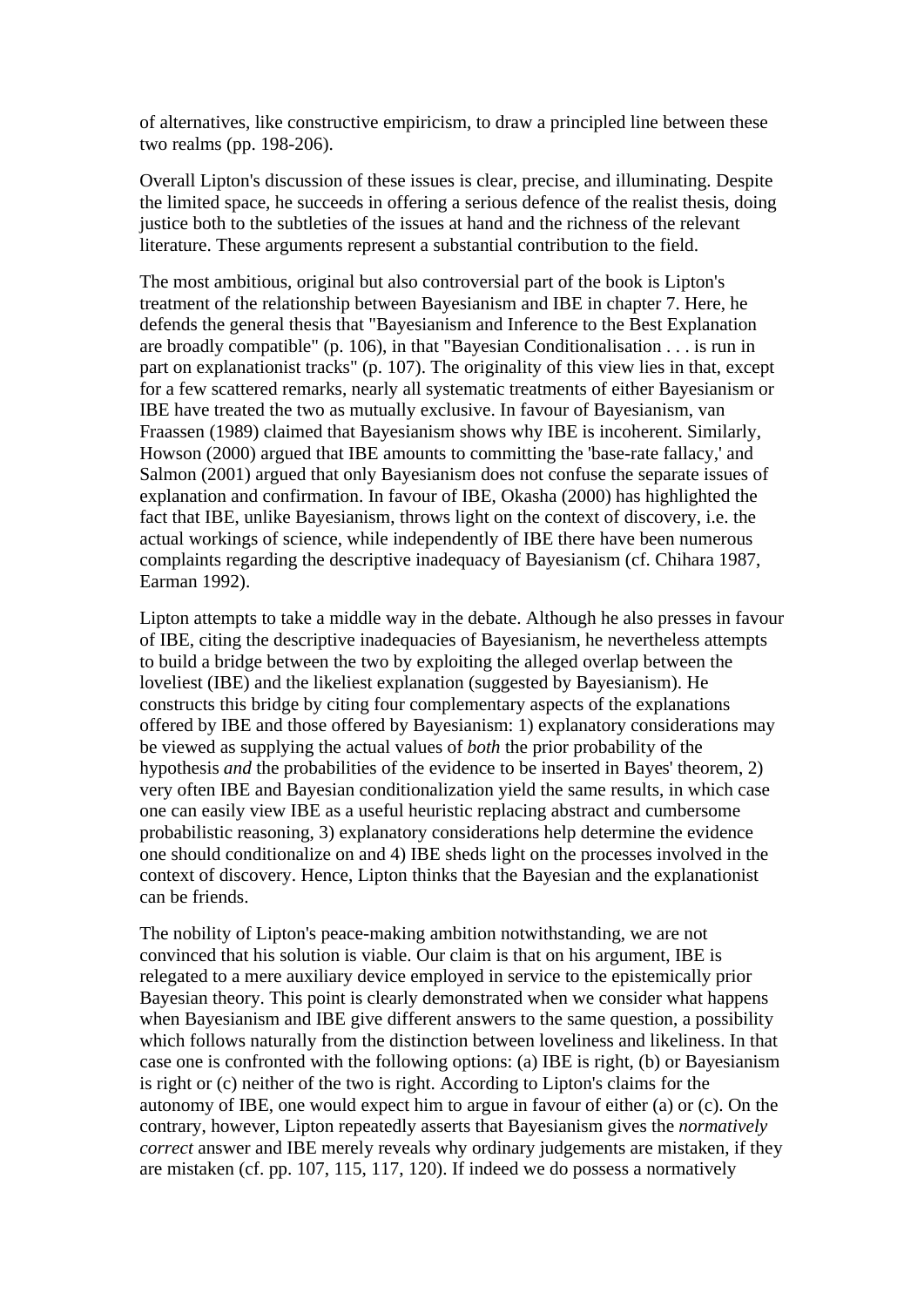sound theoretical framework, i.e. Bayesianism, which allows us in principle to reach the correct answer, then how does IBE contribute to the analysis of our inductive practices?

If Bayesianism does in fact provide the normatively correct answer in the face of conflict, then IBE is at best an auxiliary device that can only explain why we are often mistaken in our judgements. As Lipton's own Tversky-and-Kahneman-style examples reveal (e.g. Linda the bank teller<sup>[1]</sup> and the base-rate fallacy), IBE is more of an example to avoid when addressing the normative question, rather than a model to pursue. In other words, IBE is *not* a rule of inference complementary to the analytically prior Bayesian inference the way Lipton believes it to be.

To be sure, Lipton is primarily concerned with the descriptive task, and from this perspective one might argue that IBE fares better than Bayesianism, since it appears to be a fact that people do not engage in abstract probabilistic reasoning in their everyday affairs, scientific or not. This brings us naturally to our second, more general, complaint. We think that Lipton puts too much weight on the descriptive project at the expense of the philosophically more crucial problem of justification. We take it that the primary task of a plausible philosophy of science is that it present us not simply with an adequate description of our inferential habits but rather with firm grounds for our beliefs these habits generate. Being too modest on this count, Lipton offers a rather weak justificatory case, which shows most clearly in his admission that Bayesianism sets the standards of correctness and IBE merely fills in the descriptive gaps.

This critique is illustrated by considering Lipton's first attempt to reconcile Bayesianism and IBE, i.e. that explanatory considerations help us determine the probabilities to be inserted in Bayes' formula. As long as IBE does not offer the means to *fix* the probability assignments under consideration, no claims to objectivity can be adduced in its favour, except perhaps of the less important merit of descriptive accuracy as far as the actual determination of the priors and likelihoods is concerned (cf. Psillos 2004). Given the immense difficulties in justifying such descriptive constraints, only a strong normative case for IBE and against Bayesianism can aspire to avoid the result of IBE being just 'the second best'. Such an *incompatibilist* approach, however, would of course openly violate Lipton's plea for the compatibility between the Bayesian and the explanationist rules of inference.

Despite our reservations regarding Lipton's reconciliation between the Bayesian and the explanationist, *Inference to the Best Explanation* ultimately offers the most complete presentation and defence of IBE to date and as such it is a 'must' read for anyone who wants a deeper understanding of inductive inference, broadly understood.[ii]

## **REFERENCES**

- Bovens, L. and S. Hartmann (2003) *Bayesian Epistemology*, Oxford: Oxford University Press.
- Boyd, R. (1984) "The Current Status Scientific Realism" in J. Leplin (ed.) *Scientific Realism*, Berkeley: University of California Press.